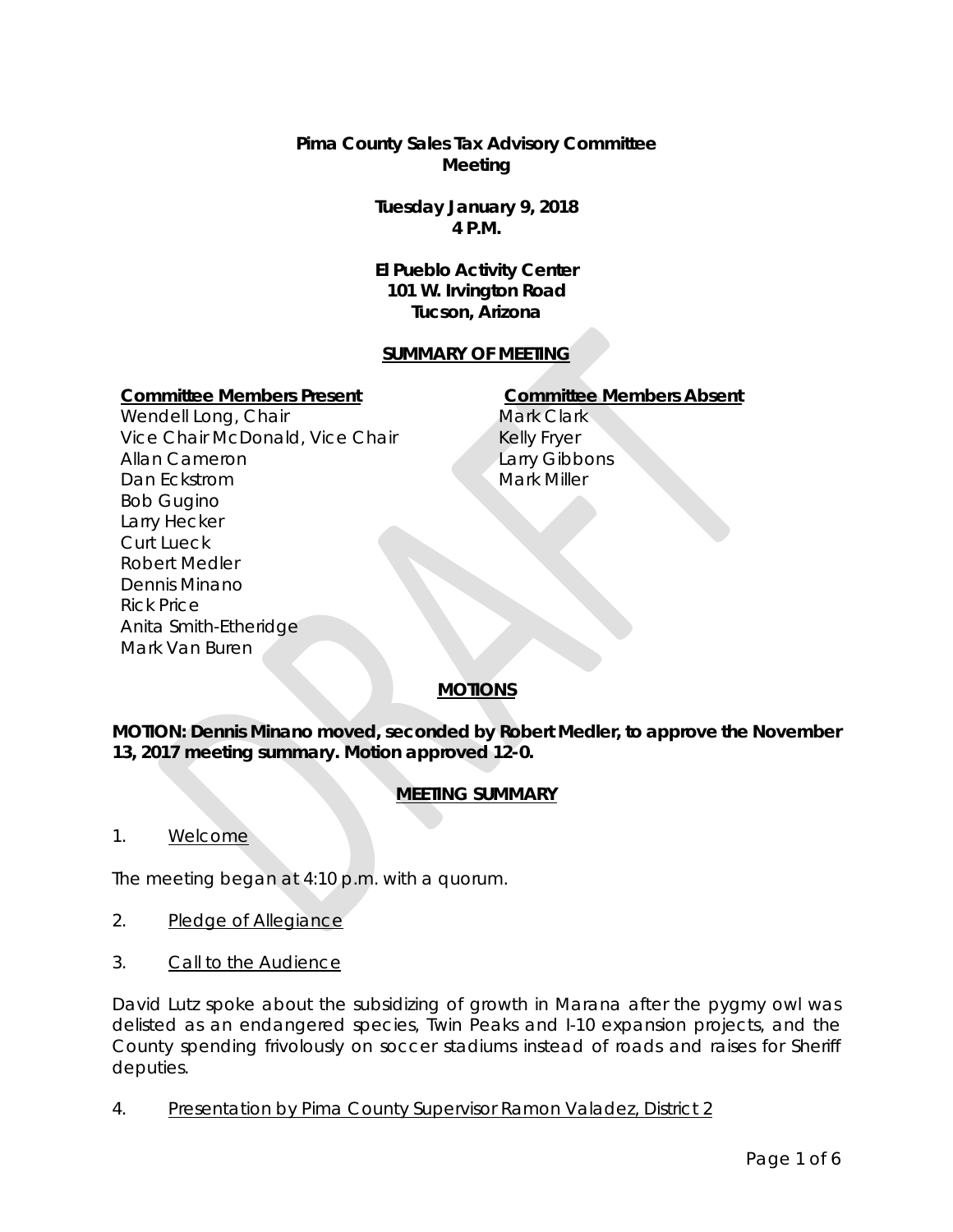Supervisor Valadez made a presentation regarding a proposed plan and ordinance that he requested be developed by staff detailing uses of a proposed county sales tax. The presentation is posted at [www.pima.gov/salestax](http://www.pima.gov/salestax) under the "Resources" tab, Sales Tax Advisory Committee Meeting Materials, January 9, 2018 meeting.

Larry Hecker asked if the sales tax would be assessed on food and prescription medicine, and the response was no.

Dennis Minano asked if the Regional Transportation Authority (RTA) is willing to administer the program. Supervisor Valadez responded that he sits on the RTA Board and the legal opinion from the RTA attorneys on what the RTA can administer has not yet been released, but that the RTA appears willing if permitted by law.

Chairman Long asked the Supervisor's opinion with regard to which entity should administer the program. Supervisor Valadez responded that he is open to either County or the RTA administering the program, under the parameters permitted by law, so long as people understand that if the RTA administers the program there will be a one percent cost associated with that. Both the County and RTA have received positive audits from the Arizona Auditor General's office (AG), which is a branch of the State Legislature, with the AG audit of the County's bond program stating that the County's bond process should be a model for other local governments.

Chairman Long asked if the Supervisor felt it was possible to mitigate the cost of the sales tax on low-income households. Supervisor Valadez explained the Arizona income tax credit for increased sales taxes, but pointed out that only households with incomes less than \$25,000 were eligible (\$12,000 for single filers), which leaves out low-income households who earn above that amount.

Dennis Minano confirmed that the Supervisor's intent was to ask the Board to approve an implementation plan ordinance first before considering the vote on the sales tax. Mr. Minano also asked whether the Supervisor's proposal would provide the public with a clear contact for road issues. Supervisor Valadez responded that each city and town would be responsible for implementing their own road repair program under IGAs with the County, and the County would administer its's own program. Mr. Minano also asked if the County's Transportation Advisory Committee would have a role. Supervisor Valadez responded, yes, that there would definitely be citizen's oversight as the County always provides for such.

Chairman Long asked the Supervisor if there was an alternative in Phoenix. Supervisor Valadez responded that help was not coming from the State legislature or the Federal government. Chairman Long also asked if there was an opportunity to raise the State gas tax. Supervisor Valadez responded that the County has repeatedly made that proposal to the State legislature, with no response. Chairman Long asked about one of the other Supervisors who has stated that there is money in the budget already that could be allocated to roads. Supervisor Valadez responded that the majority of the funds identified by that Supervisor are dedicated for other purposes and legally cannot be spent on roads. A couple of times in the past the County allocated about \$5 million in general funds to road repair, but that was unfair as all county taxpayers fund the general fund, but only those in unincorporated Pima County saw their roads repaired with the general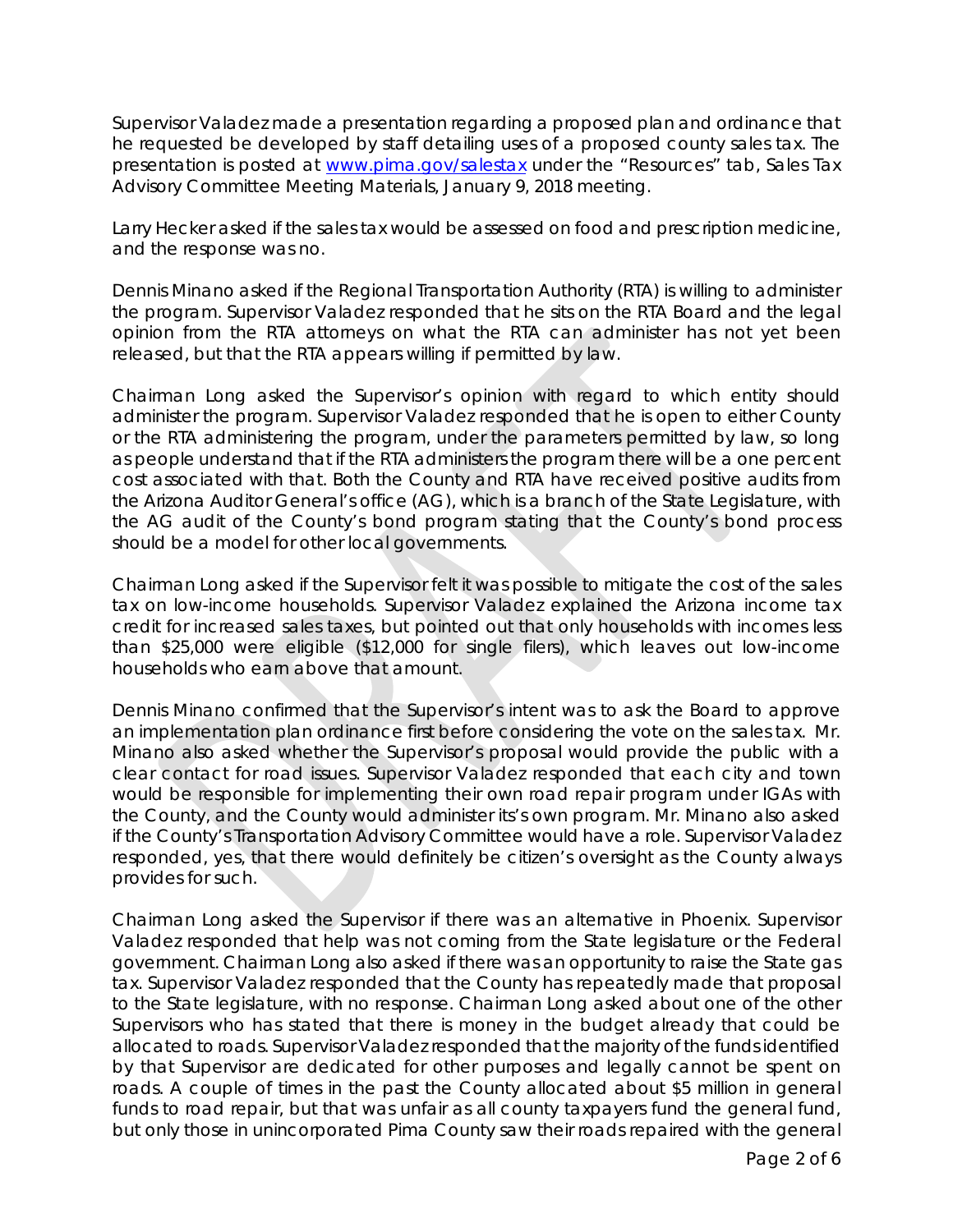fund monies. Over 85 percent of Supervisor Valadez's district is in the City of Tucson or Town of Sahuarita and saw no benefit, but paid the taxes. Chairman Long also asked if the Supervisor has the support of the Board for his proposal. Supervisor Valadez responded that he doesn't know as polling the Board would be illegal.

Mark Van Buren asked what percent of sales tax revenue collected by other Arizona counties goes to roads. County Administrator Chuck Huckelberry responded that many Arizona counties have more than one type of sales tax, some collect a sales tax specifically for roads, and others allocate a portion of the general sales tax to roads. Some levy sales taxes for jails or healthcare. Staff will find out how much other Arizona counties allocate from a sales tax to roads.

Rick Price stated that he likes that up to 17 percent of the sales tax revenue would be paid by visitors. Mark Van Buren noted that tourists do pay a sizable hotel-motel tax.

Chairman Long asked Supervisor Valadez to explain the types of transportation improvements that would be funded. Supervisor Valadez stated that the funding is proposed for repairing and maintaining local roads, and arterial and collector roads, not state highways and not for the expansion of roads. Chairman Long also asked why the Supervisor's proposal was to include property tax reduction when the Committee has not heard many requests for property tax reduction. Supervisor Valadez responded that the reliance on one tax, a property tax, is not as stable as relying on two taxes. Both have different up and down cycles. In addition, Pima County has the highest property tax rate of Arizona counties because Pima County does not have a sales tax, and Pima County and the State were previously involved in a law suit over the high property tax rate and its impact on State aid within the Tucson Unified School District. Chairman Long also stated that he's concerned with the impact of the tax on low-income residents while property tax payers like him would be benefiting. Supervisor Valadez responded that low income households often have greater needs during recessions, and that having both a sales tax and a property tax would provide more stability and resources for the County to consistently serve those low income residents. Chairman Long asked how Supervisor Christy's plan differed from Supervisor Valadez's plan. Supervisor Valadez responded that his plan expands upon Supervisor Christy's by providing details that were previously unavailable for the County's responsibilities that cannot be delegated to RTA (how the tax would be collected, deposited into segregated funds and distributed to cities and towns; and identifying which roads in unincorporated Pima County will be treated and when). It also includes property tax relief.

Denis Minano stated that the high property tax is definitely an issue in attracting new businesses.

Curt Lueck asked how much of the County sales tax would stay locally versus revenues from an increase in the state or federal gas tax? Supervisor Valadez responded that all of the County sales tax would be spent locally and perhaps less than half of the state and federal gas tax comes back to this region.

Mr. Huckelberry stated that it is important to remember that low income residents also pay property taxes regardless if they are renters or home-owners.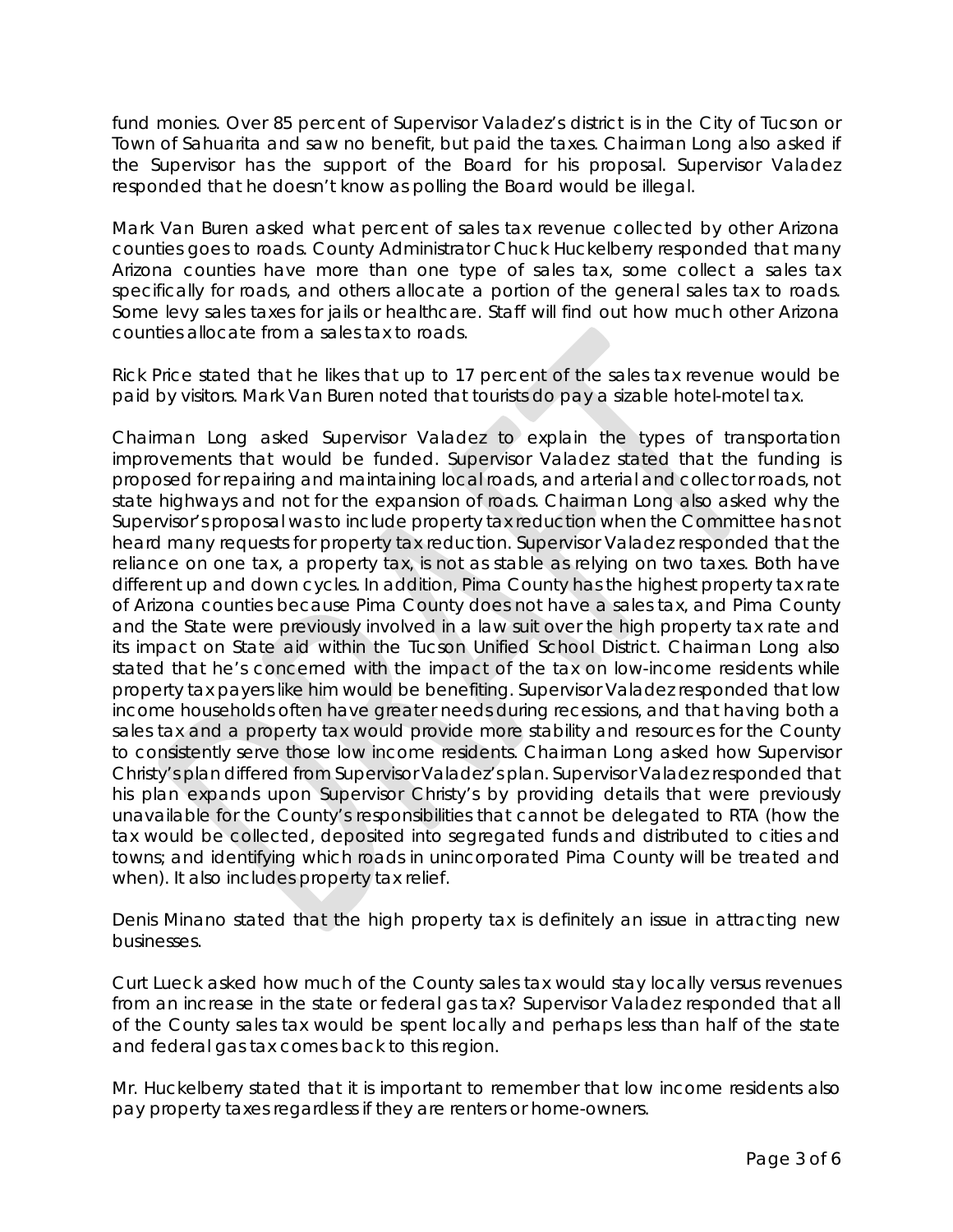5. Update from the December 7 and 14<sup>th</sup> public hearings, feedback forms, and public comments at Board of Supervisor meetings

Summaries of the public hearings and a log of the feedback forms were provided to committee members prior to the meeting. Nicole Fyffe, Assistant to the County Administrator, summarized these and stated that meeting minutes for Board of Supervisor meetings would also be provided as members of the public often comment on issues related to this Committee during Call to the Audience.

6. Approval of November 13, 2017 meeting summary

## **MOTION: Dennis Minano moved, seconded by Robert Medler, to approve the November 13, 2017 meeting summary. Motion approved 12-0.**

#### 7. Forming and Confirming Assumptions

This item was continued from the last meeting to provide an opportunity to revisit the vote taken at that time. No additional action was taken at this meeting.

Dennis Minano presented the main points or "Sign Posts" that he'd provided for the Committee's ongoing consideration. The Sign Posts include issues that the Committee is learning about and hearing from the public and other presenters, and provides a way of keeping track of and summarizing those issues.

#### 8. Impact of sales tax on low income residents

Nicole Fyffe summarized the memo provided to the Committee on this subject on December 8, 2017, including Table 1 of the memo that included estimates for the cost of the half cent tax by income level – ranging from \$36 a year on the lower income end to over \$200 a year on the higher income end.

Vice Chair McDonald stated that he'd provided an addendum to the memo documenting the 155,000 individuals that accessed hunger relief services in one recent year. He explained that many of these low-income individuals make tradeoffs, which may result in paying things like utility bills, and leaving them in need of food assistance. Of these individuals, about half of them need one to three months of food assistance (3- 5 days a month), and about half need rent or utility assistance. Vice Chair McDonald stated that the income tax credit assistance was a good idea, but that it will take a lot of work to get those that don't currently file taxes to do so and to take the tax credit. He added that of the 155,000 food insecure individuals cited in the addendum, only about one-third are being served by the United Way's income tax filling assistance program.

Curt Lueck pointed out that one of the public comments received suggested that road repairs be prioritized for low income areas first, which was an intriguing concept.

Larry Hecker stated that one way to address the County's high poverty rate is through increasing job opportunities, and that transportation improvements are high on the list for businesses considering relocating here or expanding.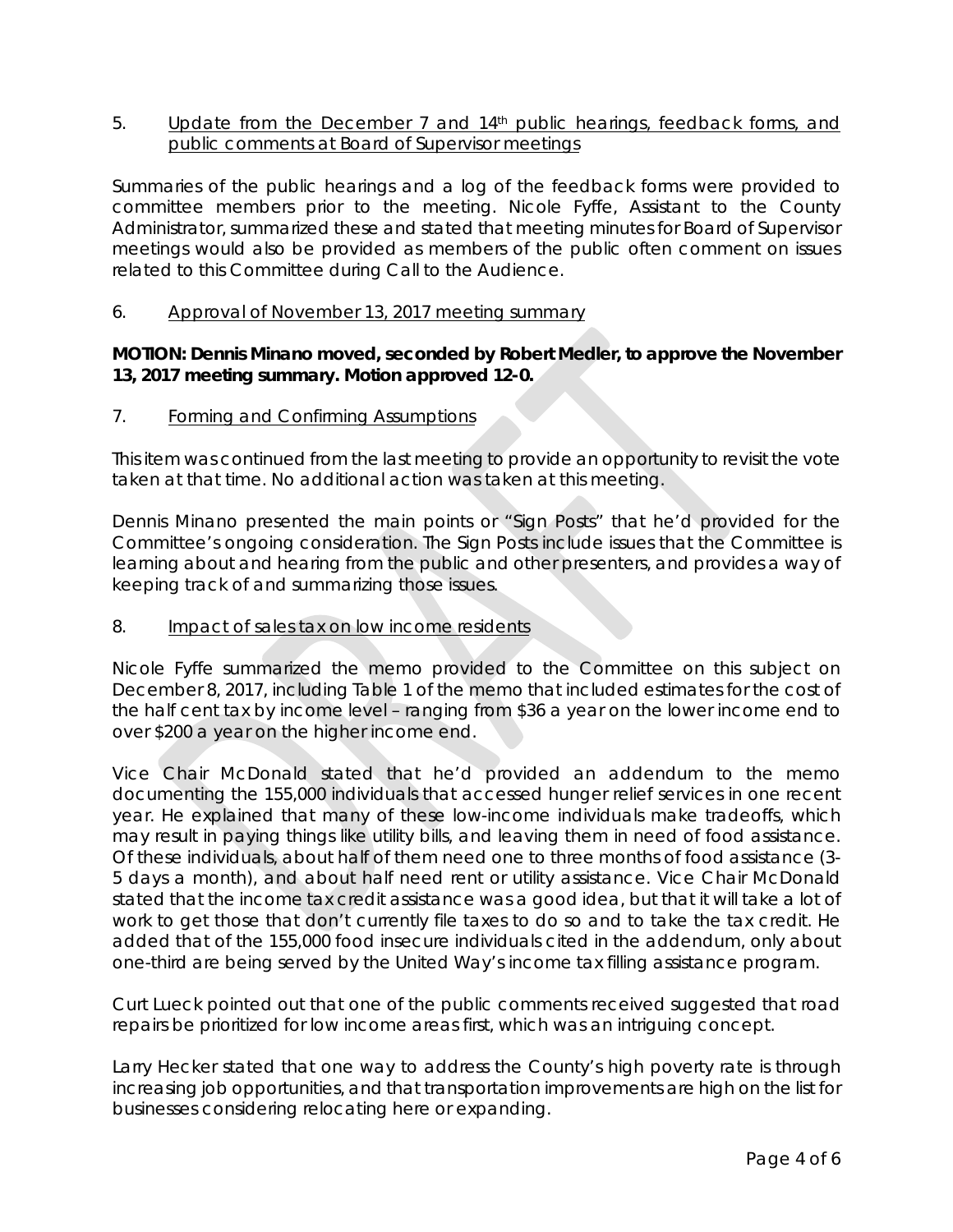Mr. Huckelberry stated that Supervisor Valadez has suggested that the County commit to not diminish or reduce funding for low income programs, that staff will continue to work on this issue to provide the Committee with something to include in its recommendations, and that those policies or programs could then be included in the ordinance and institutionalized.

Vice Chair McDonald praised the County's Ending Poverty Now Initiative and acknowledged that handouts are not going to solve the poverty issues. Vice Chair McDonald stated that job creation and the ability for low income individuals to have a voice in community and politics, are essential to reducing the poverty rate. Vice Chair McDonald also stated that Committee member Mark Clark was unable to attend the meeting, but has expressed concerns about the impact of this tax, as has Kelly Fryer, who is not at the meeting and recently announced she's running for Governor. Vice Chair McDonald also stated that it may be that he and other members representing these lowincome service organizations cannot sign on to what the majority of this committee recommends. However, he hopes that this does not become a time where poor members of this community are blamed for holding back the community from addressing other community needs.

Chairman Long asked how we get low-income residents to participate in this process. Vice Chair McDonald stated that he's trying but there are many barriers within their daily lives that result in their lack of participation.

Robert Medler estimated the amount a low income household would save in car maintenance costs, if the roads were improved, in comparison to what it is estimated they would pay in extra sales tax, and found that by year three there should be a net benefit. Mr. Medler stated that the Tucson Metro Chamber has identified fixing the roads as the number one priority for local governments because good roads attract businesses and reduce transportation costs for existing businesses, resulting in job growth.

Mark Van Buren asked what the plan will be to maintain the roads after they are fixed. Mr. Huckelberry responded that Supervisor Valadez's 10 year plan for the unincorporated area includes regular maintence so that the roads never get this bad again. Because it includes both fixing the roads and maintaining them, the cost for the 10 year plan is bigger than the initial \$330 million estimate we first talked about.

Chairman Long asked if the figures in Supervisor Valadez's proposal will be controversial. Mr. Huckelberry responded that funding for the plan includes revenue forecasts and as with any forecasts they involve assumptions, such as no recession during the 10 year period.

# 9. Update from Transportation Advisory Committee

Carmine DeBonis, Deputy County Administrator for Public Works, reported that the Transportation Advisory Committee (TAC) met last in November and would meet again in late January. The TAC transmitted its 2 year plan to the Board identifying roads to be treated with the 25 cent property tax revenue. The plan for unincorporated Pima County prioritized roads in poor condition with the goal of preventing those poor roads from falling into a failing condition. The Board did make some modifications. The Department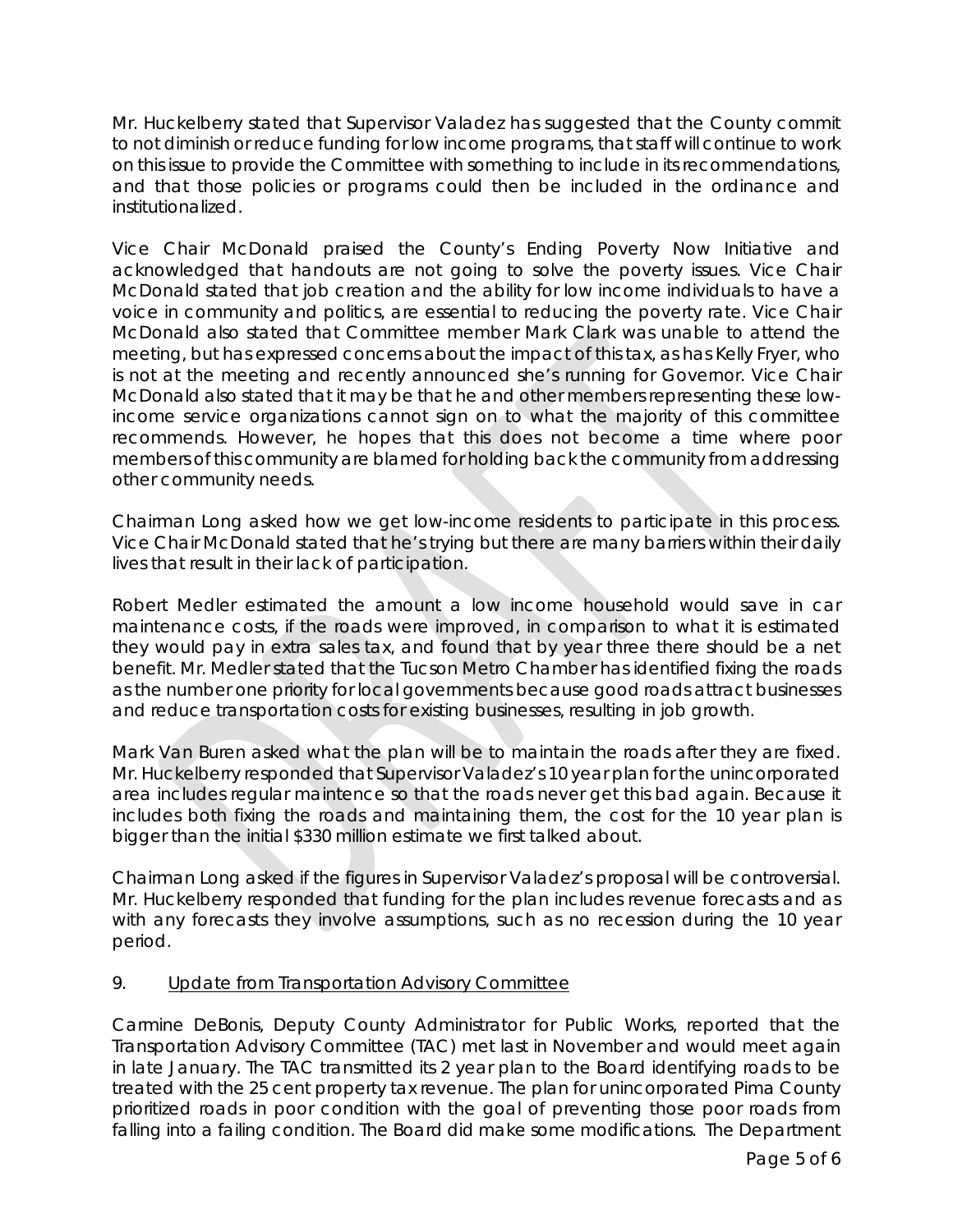of Transportation is currently putting bid packages together for the Year 1 roads, with treatments to occur this spring. Year 2 will be bid in the summer with treatments to occur in the fall, pending budget approval, which will include discussion of replacing the property tax with a sales tax. TAC is a long term advisory committee to the Board.

Chairman Long asked if Supervisor Valadez's plan would also do away with the 25 cent property tax. Supervisor Valadez responded, yes.

## 10. Next meeting and agenda items

The Committee will meet next on February 12, followed by February 28 and March 13 (final meeting). Each meeting will be held between 4-6pm at locations to be determined.

## 11. Call to the Audience

No one spoke at this time. One comment card was submitted and is attached to this meeting summary.

#### 12. Adjournment

Meeting was adjourned at 5:45 p.m.